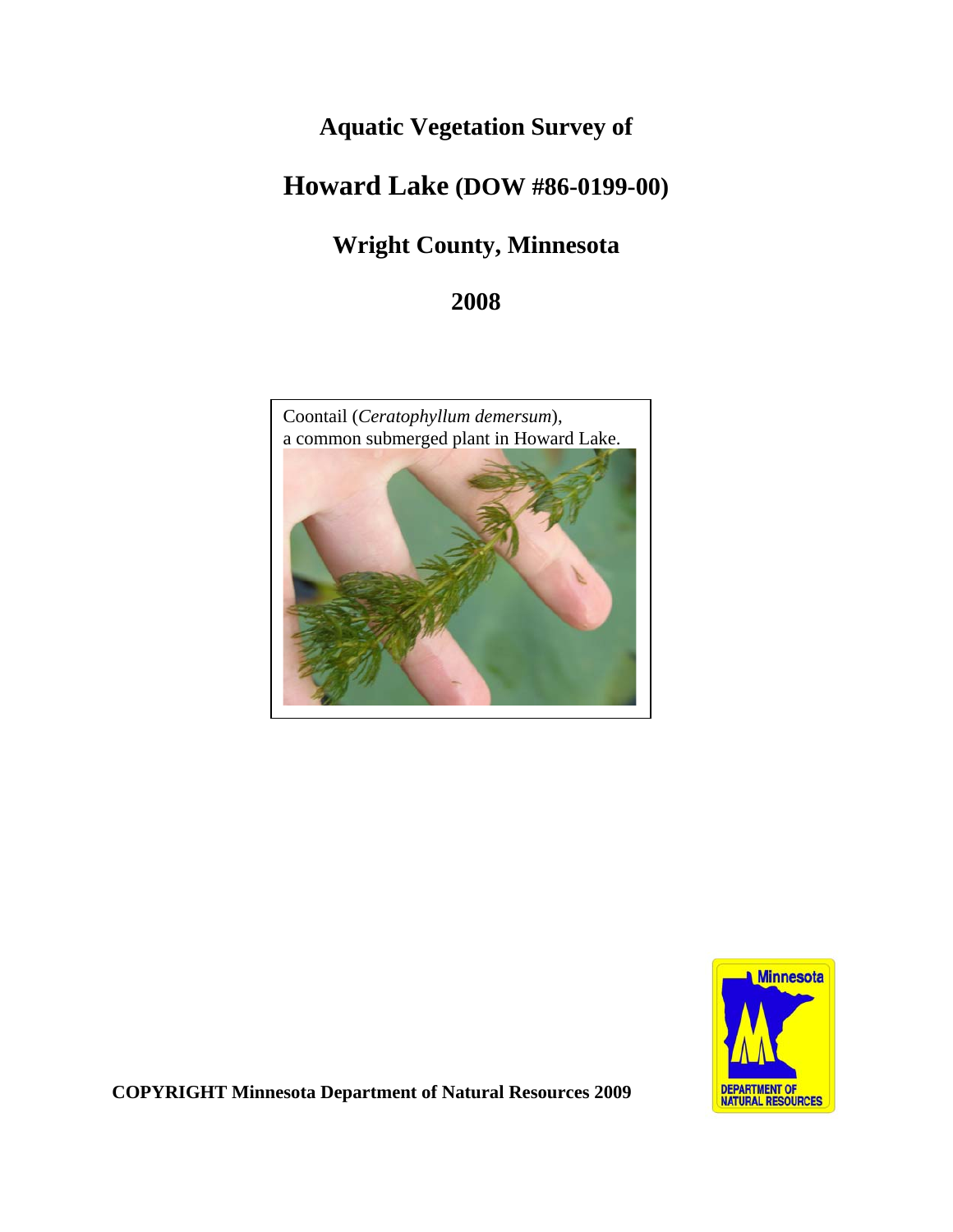Aquatic vegetation of Howard lake, Wright County, Minnesota, 2008

 **Report by:** Donna Perleberg (Aquatic Plant Ecologist) and Stephanie Loso (Aquatic Biologist) Minnesota Department of Natural Resources Division of Ecological Resources 1601 Minnesota Dr. Brainerd, MN 56401 Phone: 218.833.8727 Email: [donna.perleberg@dnr.state.mn.us](mailto:donna.perleberg@dnr.state.mn.us)

#### **Lakewide sampling (2008):**

Dan Swanson, Invasive Species Biologist Joe Norman, Student Intern MnDNR Division of Ecological Resources, Brainerd.

#### **Report review:**

Paul Diedrich, MnDNR, Montrose Area Fisheries Supervisor

## **A note to readers:**

Text that appears in **blue underline** is a hypertext link to a web page where additional information is provided. If you are connected to the Internet, you can click on the blue underlined text to link to those web pages.

#### **This report is also available online at:**

[http://www.dnr.state.mn.us/eco/pubs\\_aquatics/veg\\_reports.html](http://www.dnr.state.mn.us/eco/pubs_aquatics/veg_reports.html)

## **This report should be cited as:**

Perleberg, D and S. Loso. 2009. Aquatic vegetation of Howard Lake (DOW 86-0199-00), Wright County, Minnesota, 2008. Minnesota Department of Natural Resources, Ecological Resources Division, 1601 Minnesota Dr., Brainerd, MN 56401. 18 pp.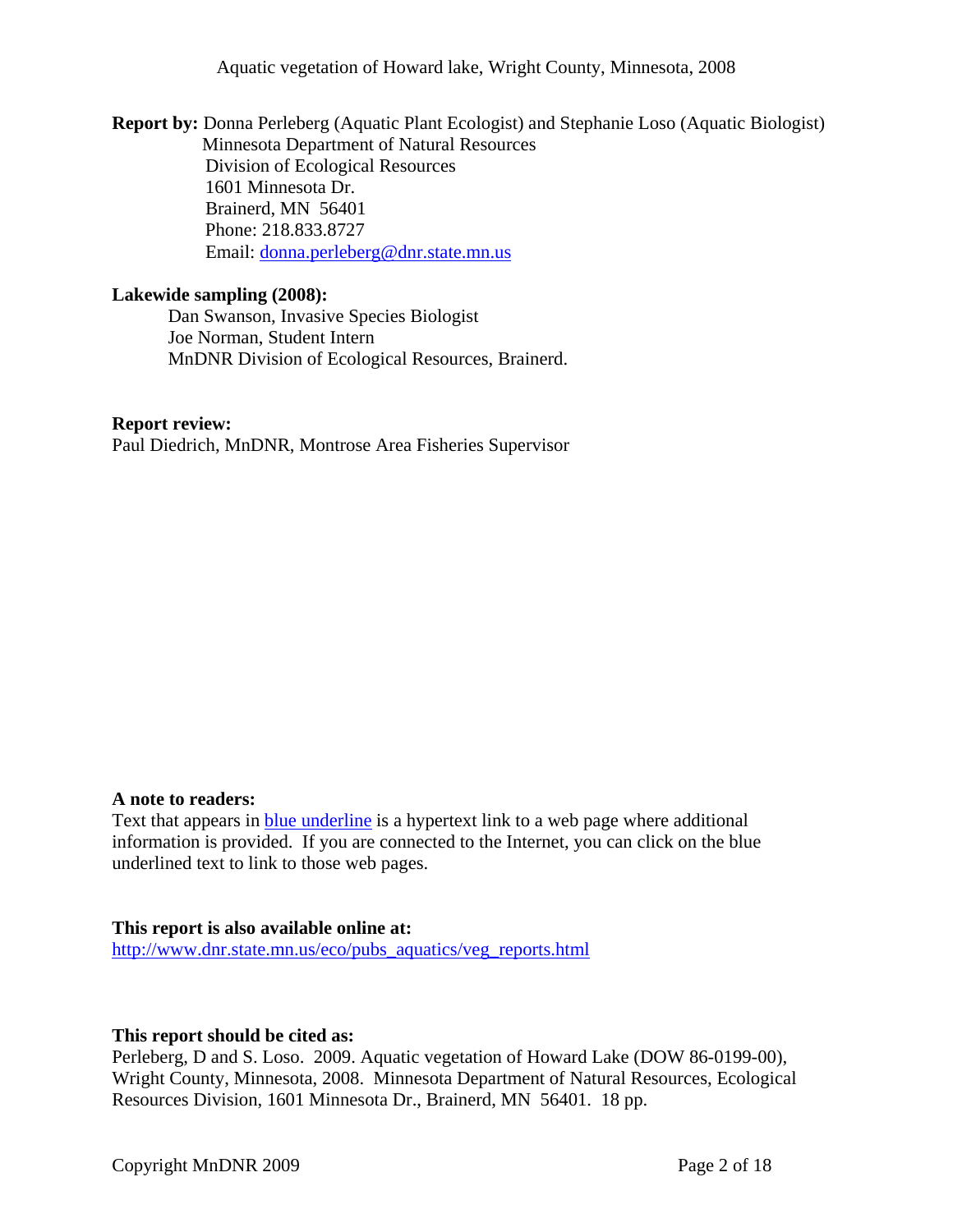## **Summary**

Howard Lake is a 717 acre, nutrient rich lake in south central Minnesota. An aquatic vegetation survey was conducted in September 2008 and included 136 sample sites within the shore to 15 feet depth zone. Surveyors recorded information on water depth and vegetation at each site.

Aquatic plants occurred around the entire perimeter of the lake. Submerged plants occurred to a depth of 11 feet and were most frequent in depths of six feet and less. Within the shore to 15 feet depth zone, vegetation was present in 60 percent of the sample sites.

Eleven aquatic plant taxa were recorded including one floating-leaved and 10 submerged plants. The plant community was dominated by three turbidity tolerant species: coontail (*Ceratophyllum demersum*), Canada waterweed (*Elodea canadensis*), and the non-native Eurasian watermilfoil (*Myriophyllum spicatum*).

The non-native plant, curly-leaf pondweed (*Potamogeton crispus*), occurred in nine percent of the sample sites but an early summer survey is necessary to assess the actual abundance of this species.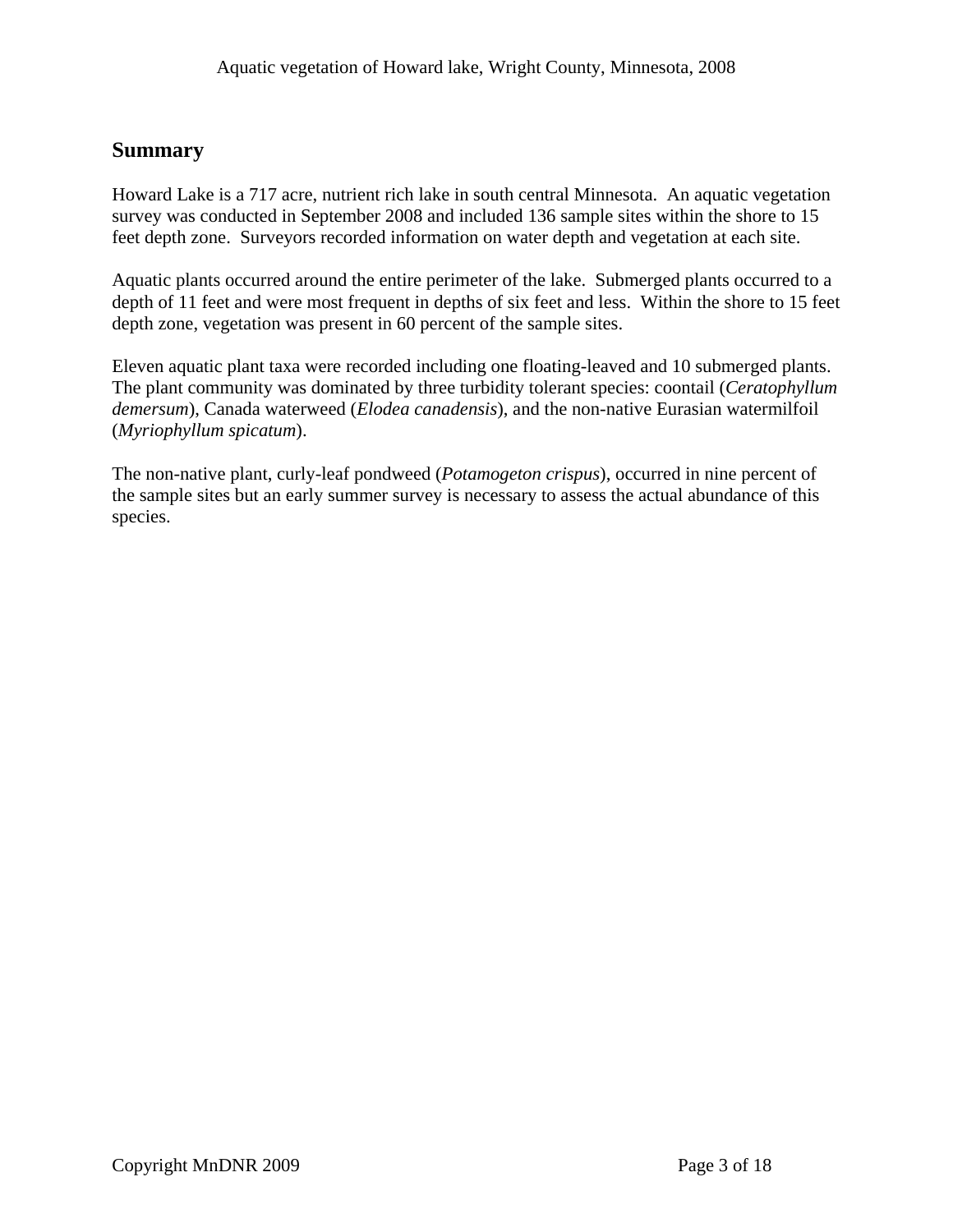Howard Lake is located next to the City of Howard Lake in Wright County, south-central Minnesota (Figure 1). There are about 138 lakes in Wright County that are at least 50 acres in size and Howard Lake is the tenth largest with a surface area of 717 acres and five miles of shoreline.

Howard Lake is located in the North Fork of the Crow ´ River Watershed (Figure 1) and is part of the Twelve Mile Creek minor watershed (Figure 2).It receives flow from an unnamed creek on the southeast shore and from a north inlet that is part of the county ditch network (Lindon and Heiskary 2006) (Figure 2). Water flows south out of Howard Lake and into Mallard Pass Lake, which then flows into Dutch Lake. Flow continues into Twelve Mile Creek, which then flows northeast to the North Fork of the Crow River and



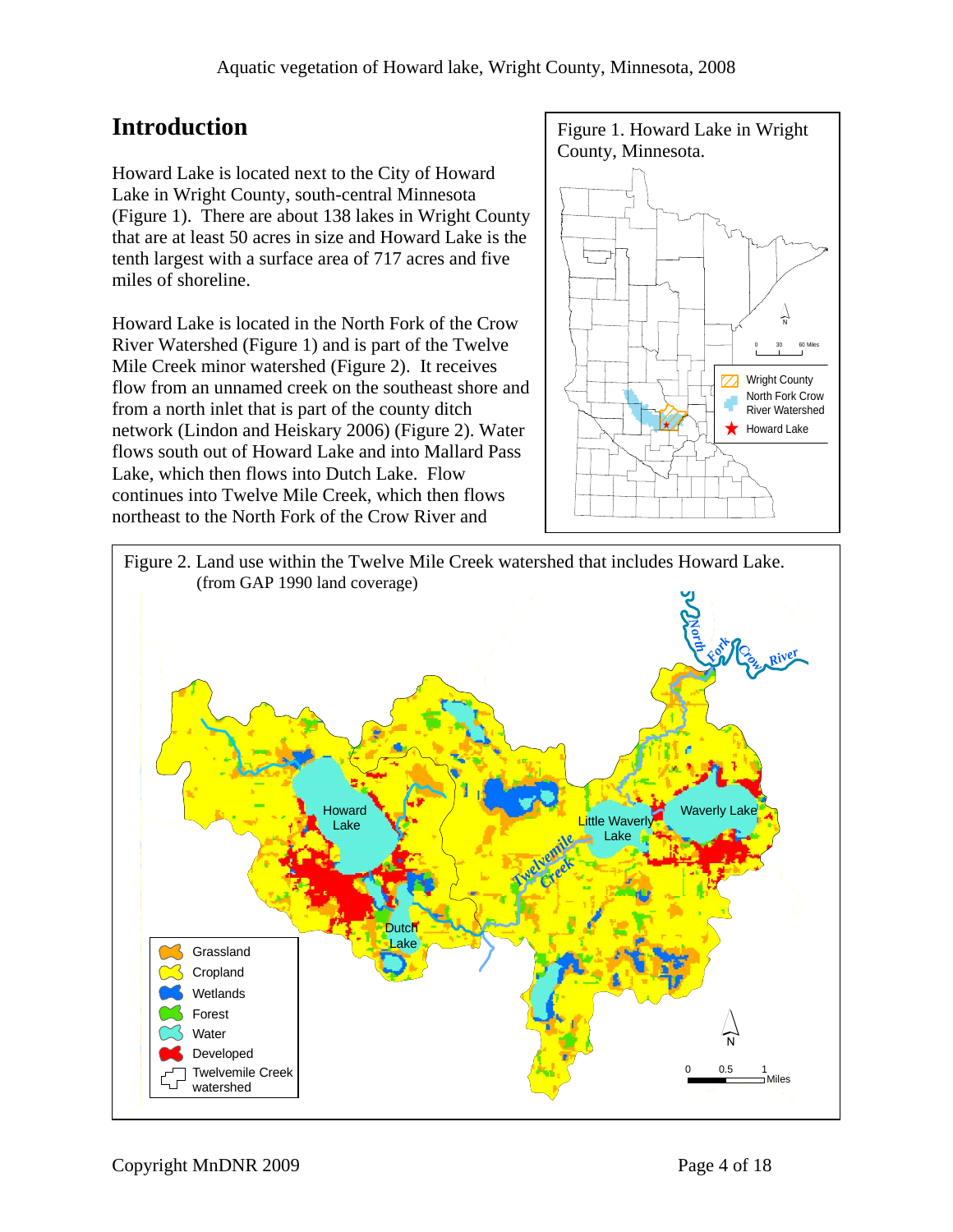eventually into the Mississippi

Howard Lake is described as eutrophic, or heavily nutrient enriched. Several factors contribute to excess nutrient levels in the lake including runoff from an agriculture dominated watershed (Figure 2), city storm water runoff, lack of native shoreline vegetation, and previous and current waste water impacts (Lindon and Heiskary 2006).

Howard Lake is bowl-shaped with a maximum depth of 39 feet. About 43 percent of the lake basin is less than 15 feet in depth (Figure 3). This shallow area that rings the lake shoreline is referred to as the **littoral zone**. Rooted submerged plants are often common in the littoral zone if adequate sunlight reaches the lake bottom.

Water clarity is relatively low in Howard Lake and heavy summer algal growth has been reported (Lindon and Heiskary 2006). The

eventually into the MISSISSIPPI Figure 3. Depth contours of Howard Lake (10 and 15 feet<br>River. contours based on 2008 data)



[Secchi disc](http://www.pca.state.mn.us/water/secchi-slideshow.html) (Figure 4) transparency measures the depth to which a person can see into the lake and provides a rough estimate of the light penetration into the water column. Between 2000 and 2008, summer water clarity, as measured by Secchi disc readings, ranged from 3.0 to 6.5 feet in Howard Lake (MPCA, 2009). As a general rule, sunlight can penetrate to a depth of two times the Secchi depth and aquatic plants can grow to a depth of one and half times the Secchi depth.

Based on Secchi disk measurements alone, aquatic plants might be expected to reach depths of 4.5 to 10 feet in Howard Lake. Other factors that may influence the depth of plant growth include substrate type, wind fetch, and the types of plants present.

Previous vegetation surveys of Howard Lake were conducted in

Figure 4. Measuring water clarity with a Secchi Disc

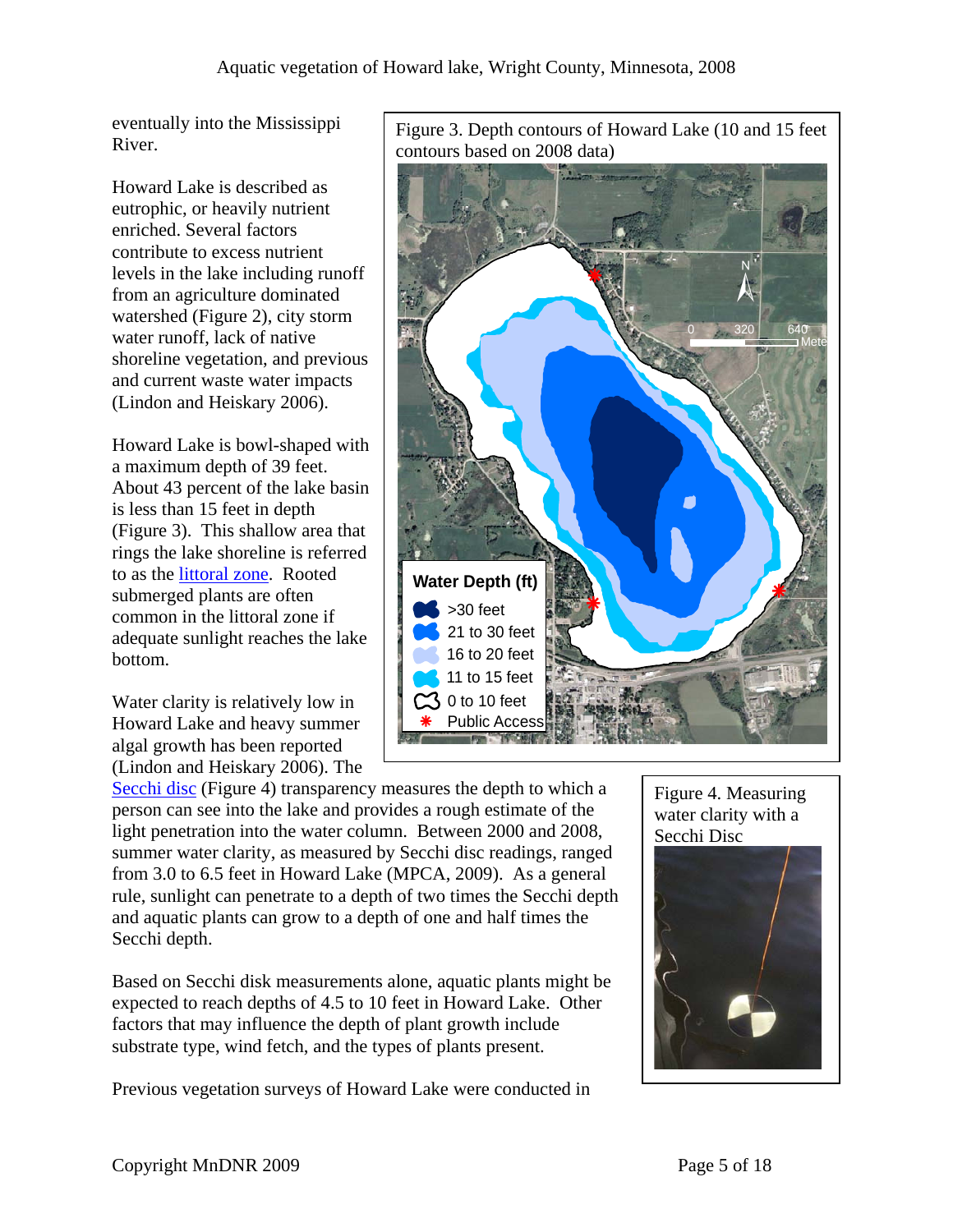1946, 1971 and 1996 (MnDNR Fisheries Lake Files). Because these surveys were conducted in different months and survey methods used were different from the 2008 survey, the results are not directly comparable. But, general comparisons of plant rooting depth, numbers of plant types found, and relative abundance of plant types can be made.

## **Objectives**

The purpose of this vegetation survey was to provide a quantitative description of the 2008 plant population of Howard Lake. Specific objectives included:

- 1. Estimate the maximum depth of rooted vegetation
- 2. Estimate the percent of the lake occupied by rooted vegetation
- 3. Record the aquatic plant taxa that occur in the lake
- 4. Estimate the frequency of occurrence of common taxa
- 5. Develop distribution maps for the common taxa

The 2008 survey focused on in-lake aquatic plants and surveyors did not record information on shoreline vegetation.

## **Methods**

## **Lakewide vegetation survey**

Howard Lake was surveyed on September 14, 2008. A point-intercept survey method was used and followed the methods described by Madsen (1999) and MnDNR (2008). Survey waypoints were created using a Geographic Information System (GIS) computer program and downloaded into a handheld Global Positioning System (GPS) receiver. Survey points were placed in a grid pattern and spaced 75 meters (246 feet) apart, resulting in about one survey point per acre.

Two field crews, each consisting of two surveyors and one boat, conducted the survey. In the field, surveyors determined that vegetation was sparse beyond a depth of 10 feet and therefore sampled all sites that occurred in depths less than 16 feet and only a few sites in the deeper water. A total of 141 sites were surveyed (Figure 5, Table 1).

The GPS unit was used to navigate the boat to each sample point. One side of the boat was designated as the sampling area. At each site, water depth was recorded in one-foot increments using a measured stick in water depths less than seven feet and an electronic depth finder in depths greater than eight feet.

Surveyors recorded all plant taxa found within a one square meter sample site at the predesignated side of the boat. A double-headed, weighted garden rake, attached to a rope was used to survey vegetation not visible from the surface (Figure 6). Plant identification and nomenclature followed Crow and Hellquist (2000). Data were entered into a database and frequency of occurrence was calculated for each taxon as the number of sites in which a taxon occurred divided by the total number of sample sites. Frequency was calculated for the entire area from shore to 15 feet and sampling points were also grouped by water depth and separated into five depth zones (Table 1) for analysis.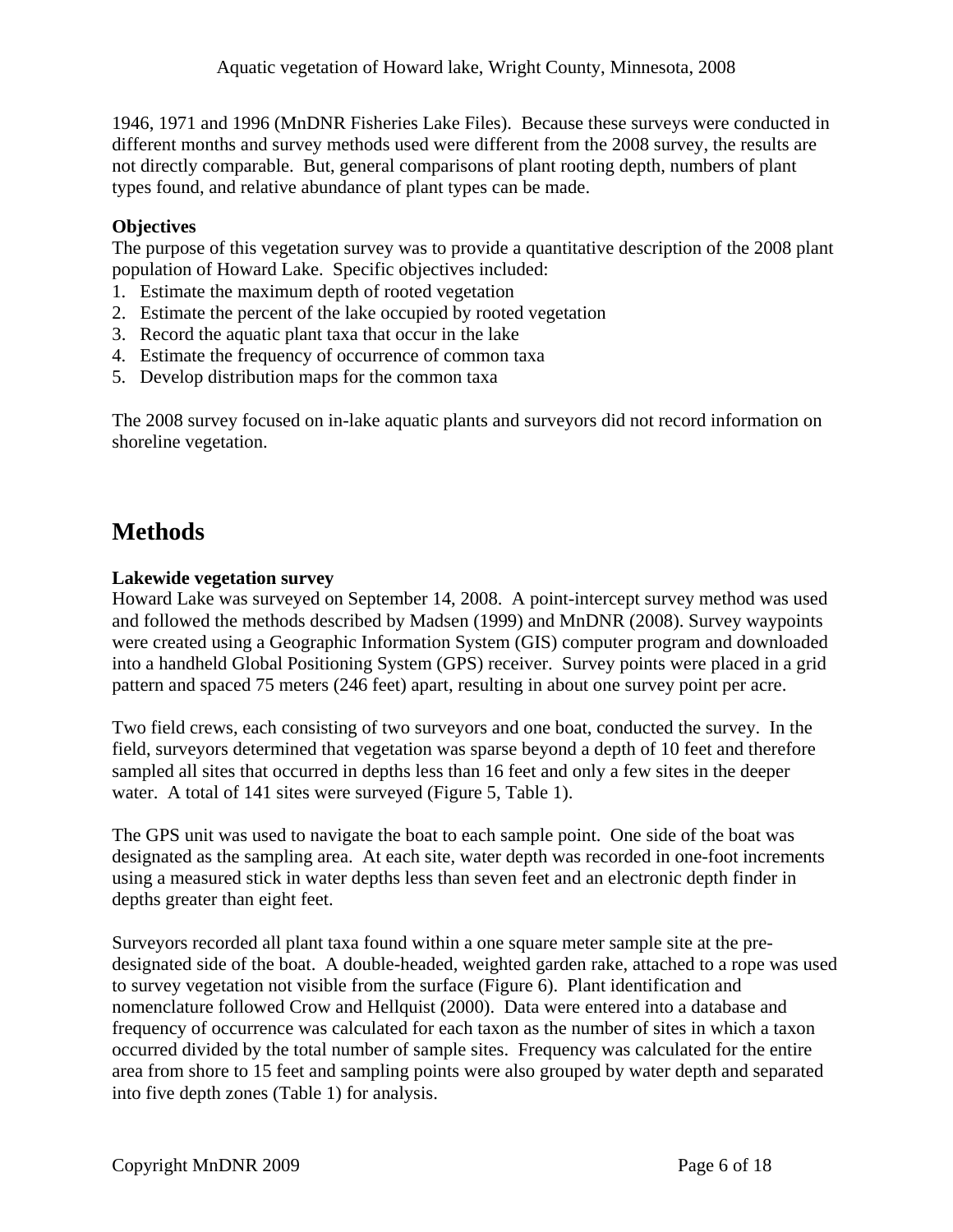

*Example:* In Howard there were 136 samples sites within the shore to 15 feet depth zone.

Coontail (*Ceratophyllum* demersum) occurred in 53 sites.

Frequency of coontail in the 0 to 15 feet depth zone of Howard Lake  $= 55/136$  (\*100) = 39%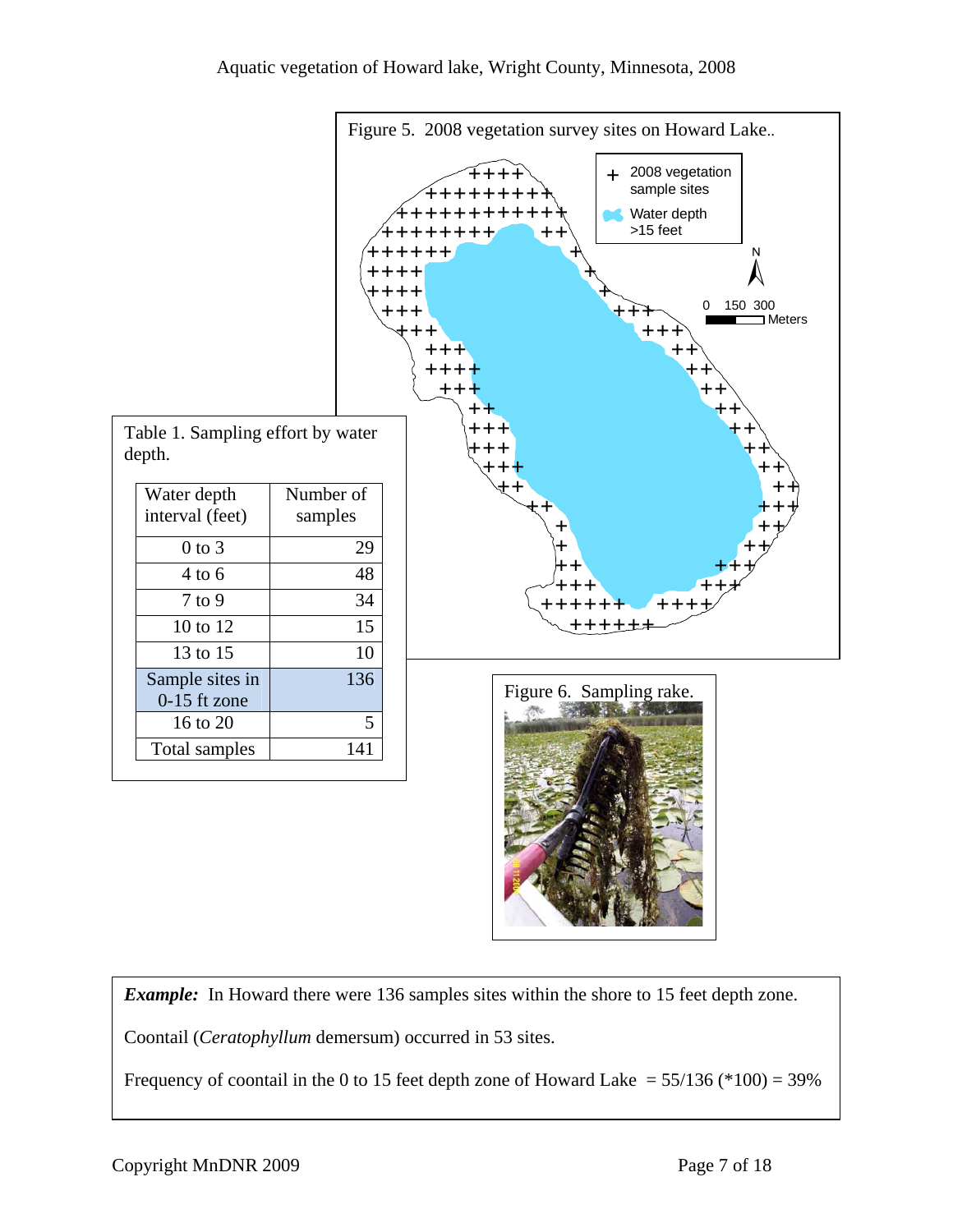# **Results**

## **Distribution of aquatic plants**

Aquatic plants occurred around the entire perimeter of Howard Lake and the broadest zones of vegetation occurred at the north end of the lake (Figure 7). Plants were found to a maximum depth of 11 feet and percent of vegetated sites decreased with increasing water depth (Figure 8). Within the shore to 15 feet depth zone, 60 percent of the sites contained plants. The majority of plants occurred in depths of six feet and less, and this area included about 130 acres or 18% of the lake.

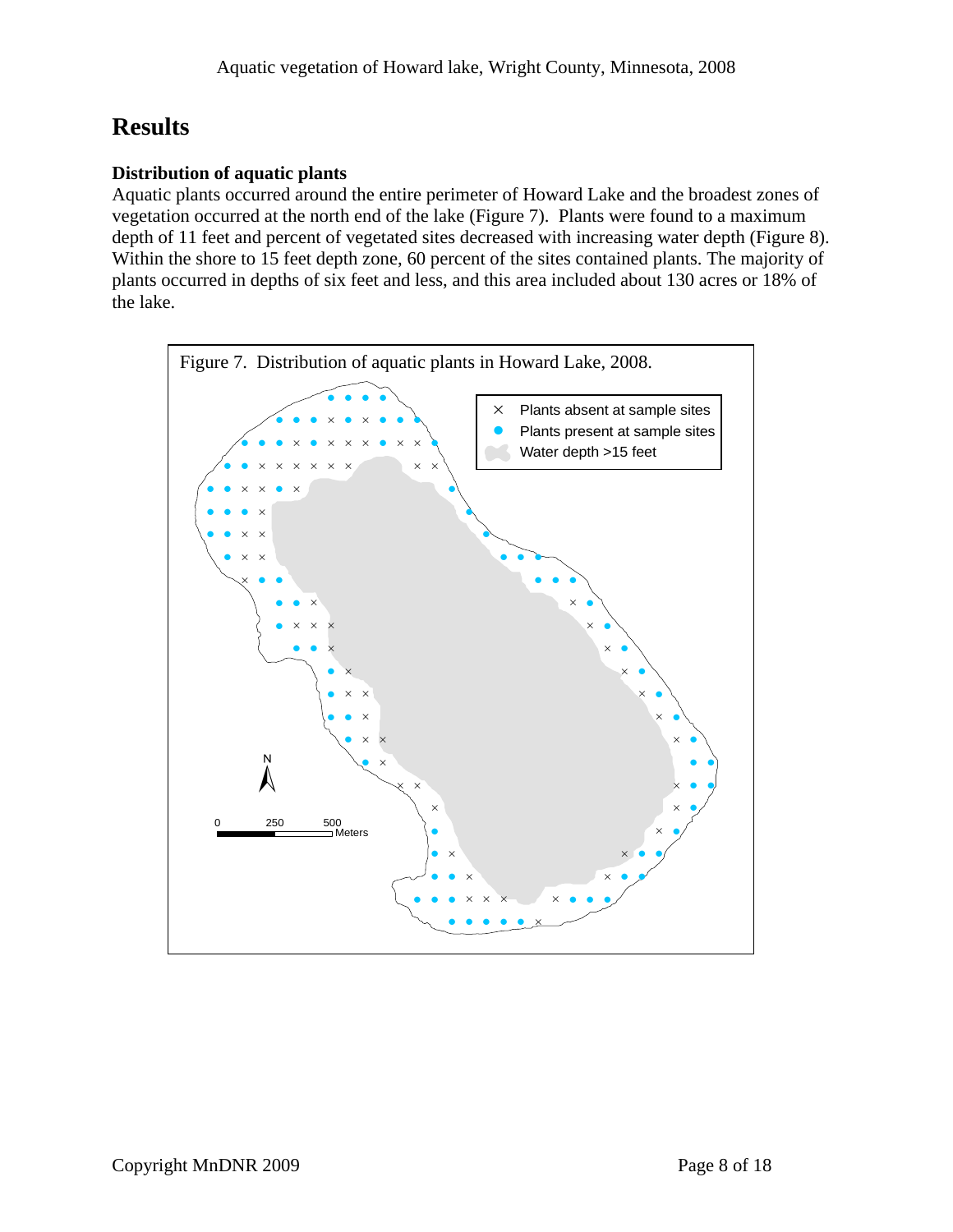## Aquatic vegetation of Howard lake, Wright County, Minnesota, 2008



## **Number and types of plant species recorded**

A total of 11 aquatic plant species were recorded in Howard Lake including 10 submerged species and one floating-leaf species (Table 2). Two of the plant species, curly-leaf pondweed (*Potamogeton crispus*) and Eurasian watermilfoil (*Myriophyllum spicatum*), are not native to Minnesota. Floating-leaved plants were found in depths less than five feet. Most rooted submerged plants were restricted to depths of six feet and less (Figure 9). Only two submerged species occurred in depths greater than nine feet.

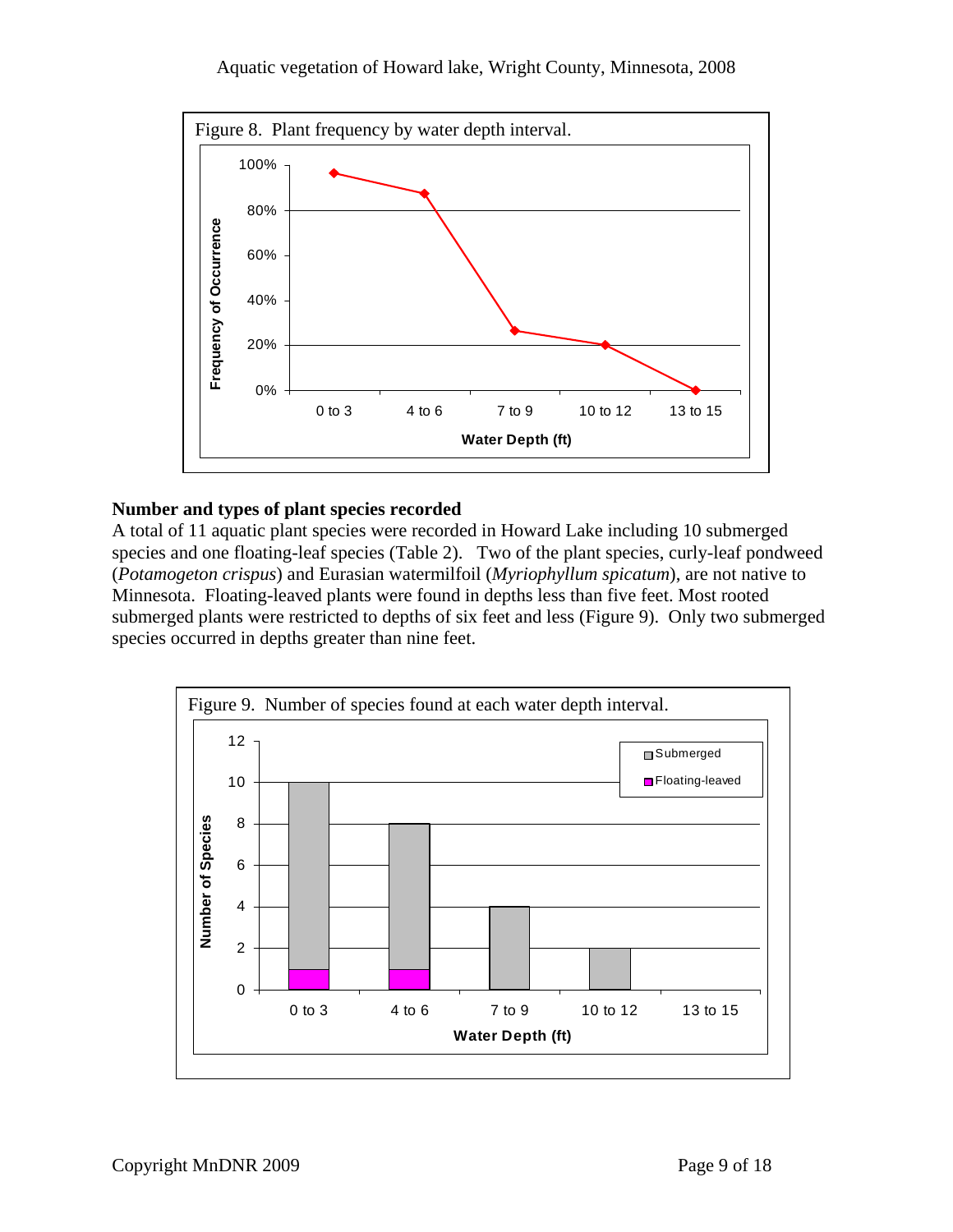| Life      | <b>Common Name</b>     | <b>Scientific Name</b>    | Frequency      |
|-----------|------------------------|---------------------------|----------------|
| Form      |                        |                           |                |
| Submerged | Coontail               | Ceratophyllum demersum    | 39             |
|           | Eurasian watermilfoil  | Myriophyllum spicatum     | 31             |
|           | Canada waterweed       | Elodea canadensis         | 28             |
|           | Curly-leaf pondweed    | Potamogeton crispus       | 9              |
|           | Wild celery            | Vallisneria americana     | 8              |
|           | Bushy pondweed         | <i>Najas</i> sp.          | 6              |
|           | Sago pondweed          | Stuckenia pectinata       | $\overline{2}$ |
|           | <b>Muskgrass</b>       | Chara sp.                 |                |
|           | Clasping-leaf pondweed | Potamogeton richardsonii  |                |
|           | Flat-stem pondweed     | Potamogeton zosteriformis |                |
| Floating- | White waterlily        | Nymphaea odorata          | $\mathcal{R}$  |
| leaved    |                        |                           |                |

(Frequency is the percent of sample sites in which a plant taxon occurred within the shore to 15 ft water depth.) 136 sample sites.

The number of plant taxa found at each one square meter sample site ranged from zero to five, with a mean of one. Sites with the highest number of taxa occurred near shore, in water depths less than six feet, where at least 70 percent of the sites contained more than one taxon (Figure 10). In water depths greater than six feet, 83 percent of sites contained no plants and only three percent of sites contained more than one taxon.

Several submerged plants that were recorded in earlier surveys were not found in the September 2008 survey. These included four submerged taxa: Illinois pondweed (*Potamogeton illinoensis*), mud plantain (*Heteranthera dubia*), narrow-leaf pondweed (*Potamogeton* sp.), and northern watermilfoil (*Myriophyllum sibiricum*). Two emergent plants, hardstem bulrush (*Scirpus acutus*) and cattail (*Typha* sp.) were previously recorded in the lake but were not listed in the 2008 survey. With the exception of northern watermilfoil, most of these plants were present in low abundance in previous years and may have been present in 2008 but not detected.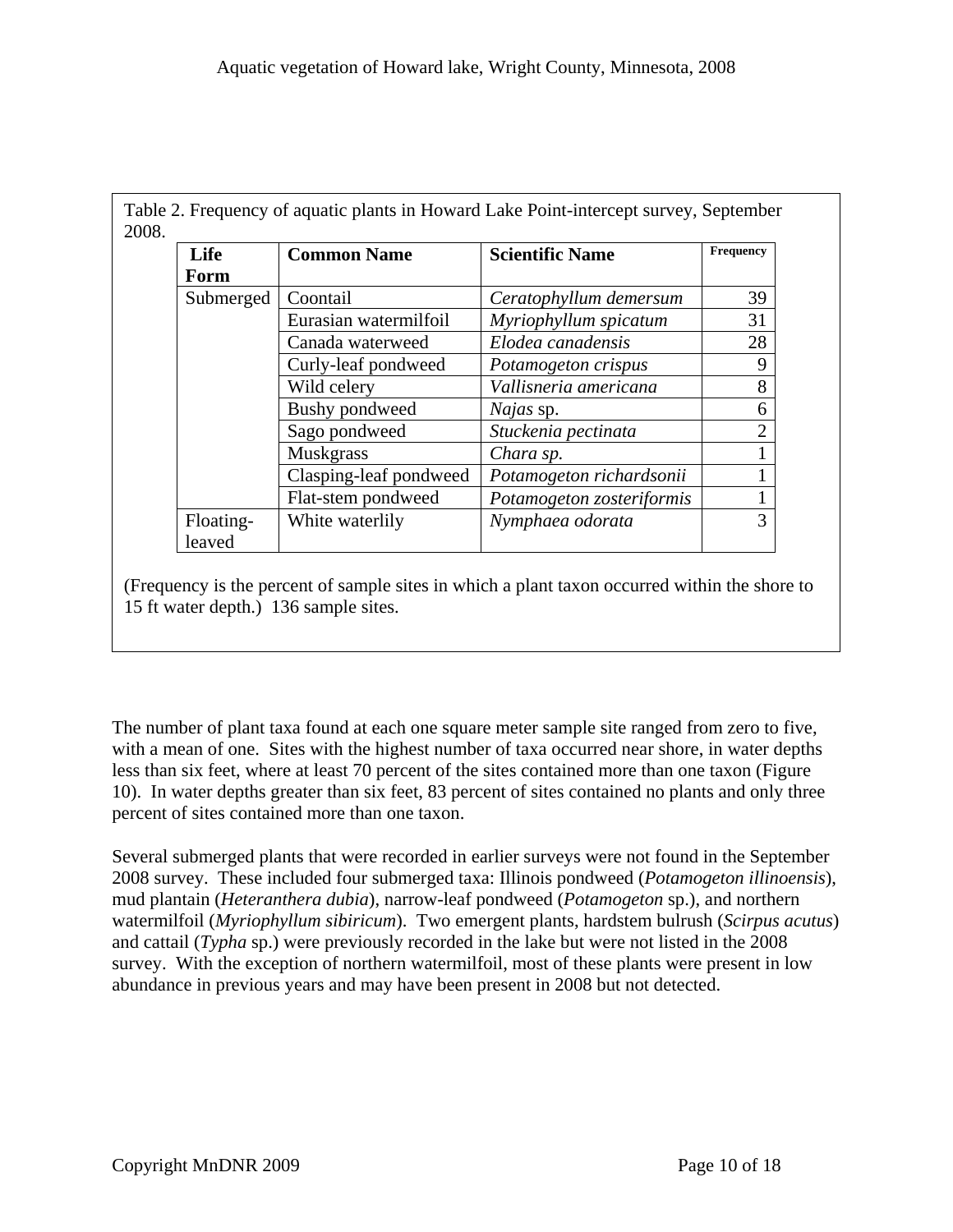

## **Emergent and floating-leaved plants**

In 2006, DNR Fisheries biologists estimated that emergent and floating-leaf plant occupied less than 10 acres of Howard Lake (DNR Fisheries Lake Files). Cattails, bulrush and white waterlilies were found in 2006 but were not widespread in the lake. The 2008 survey did not include mapping emergent and floating-leaf plant beds. The only floating-leaf plant found in 2008 was [white waterlily](http://www.dnr.state.mn.us/aquatic_plants/floatingleaf_plants/white_water_lily.html) (*Nymphaea odorata*) (Figure 11). Waterlilies were found in the northeast and the southwest corners of the lake and were present in one percent of all survey sites (Table 2).

Within the shore to 15 feet depth zone, submerged plants occurred in 60 percent of the Howard lake sites. A mix of native and non-native species was found in 28 percent of the sites. Twenty-four percent of the sites contained only native taxa, and eight percent contained only non-native plants (Figure 12). The three most common submerged species were coontail, Eurasian watermilfoil and Canada waterweed.

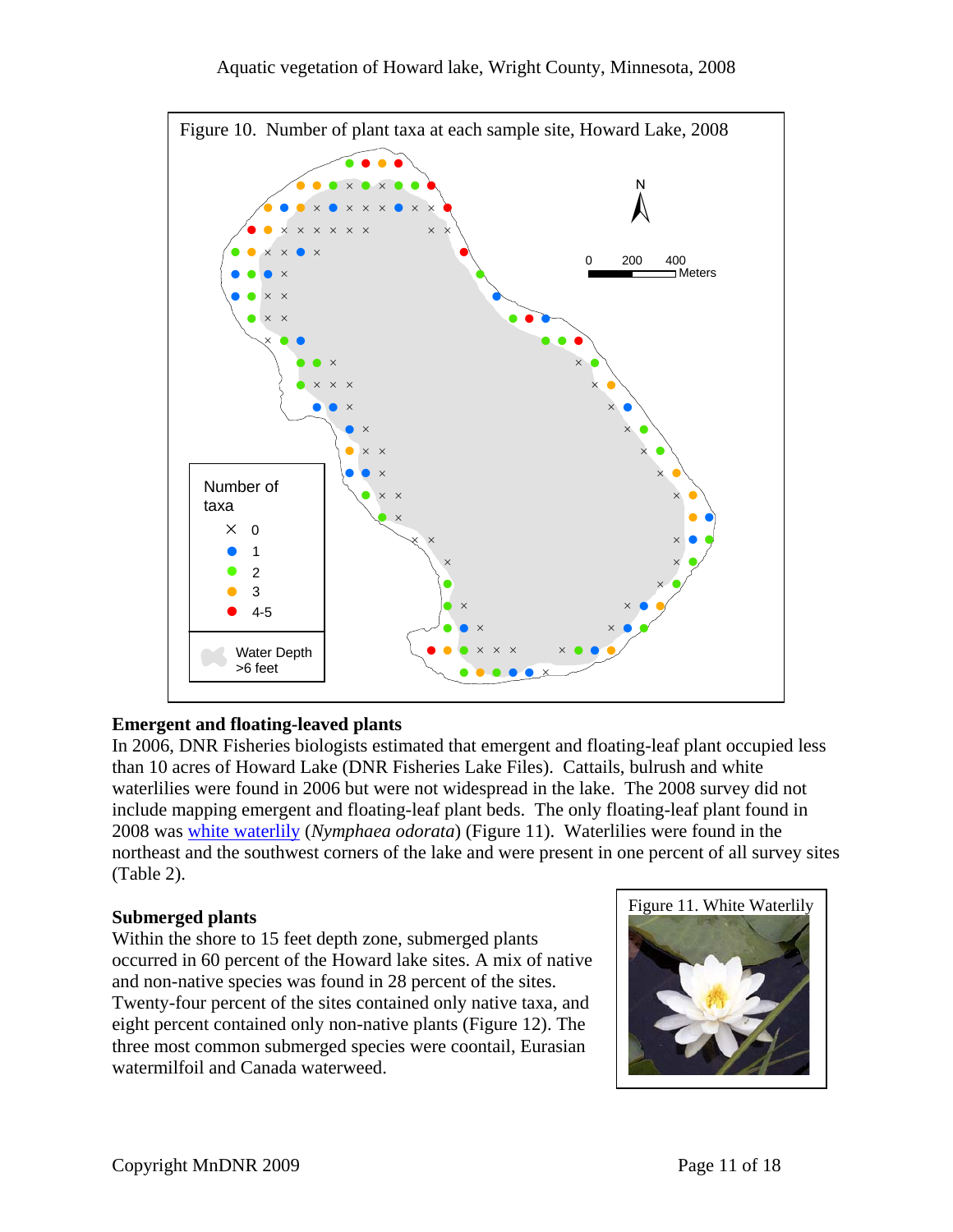

[Coontail](http://www.dnr.state.mn.us/aquatic_plants/submerged_plants/coontail.html) (*Ceratophyllum demersum*) (Figure 13) grows entirely submerged and its roots are only loosely anchored to the lake bottom. It is adapted to a broad range of lake conditions and is tolerant of higher turbidity and can grow in muck substrates. Coontail is perennial and can over winter as a green plant under the ice and then begins new growth early in the spring, spreading primarily by stem fragmentation. The finely divided leaves of this plant provide a home for insects valuable as fish food.



Coontail occurred in 39 percent of the Howard Lake sites (Table 2) and was the most frequent plant found in depths greater than three feet dominated from four to 12 feet water depth (Figure14). It was found around the entire perimeter of the lake (Figure 15) and was the only aquatic plant found at the maximum rooting depth of 11 feet.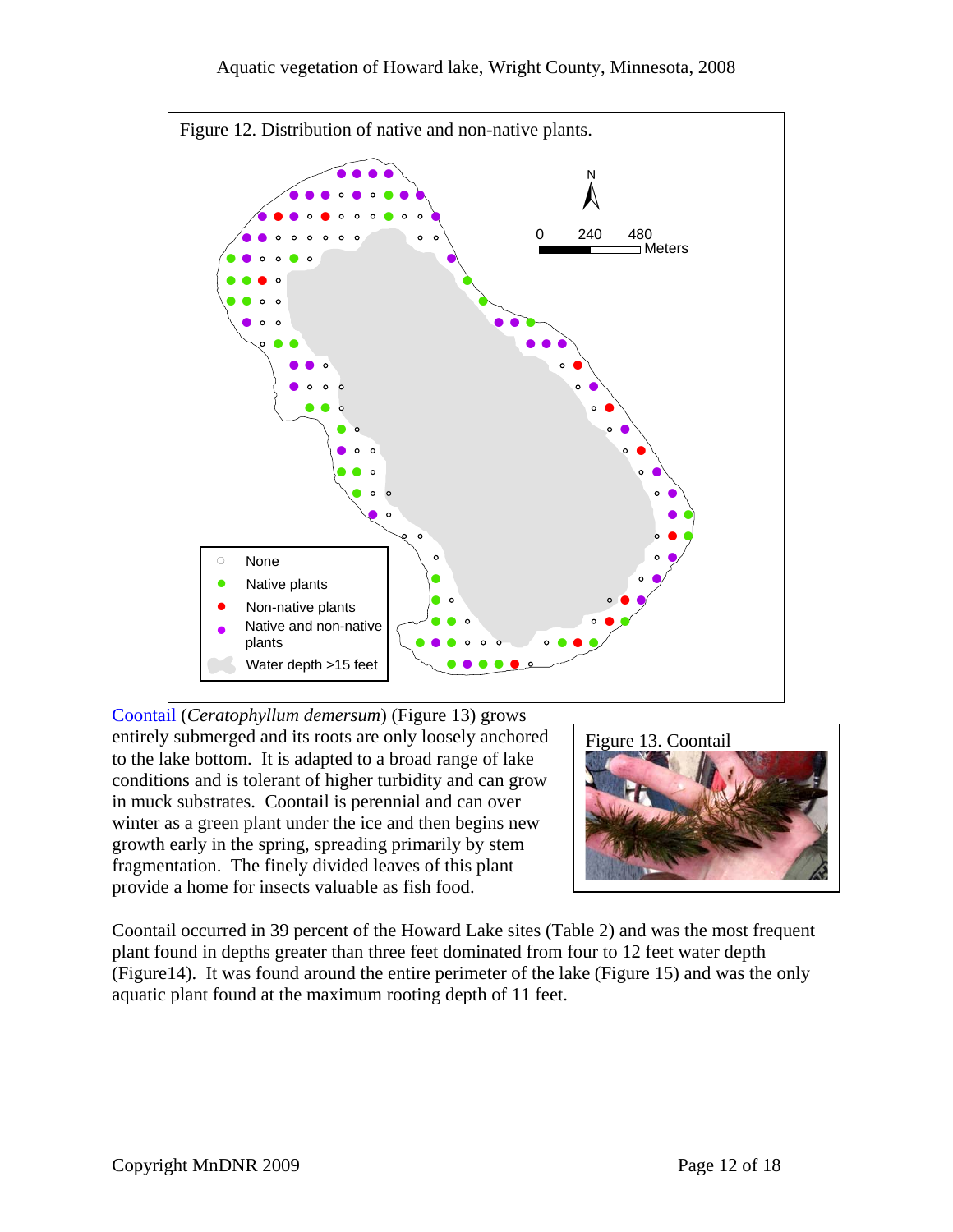

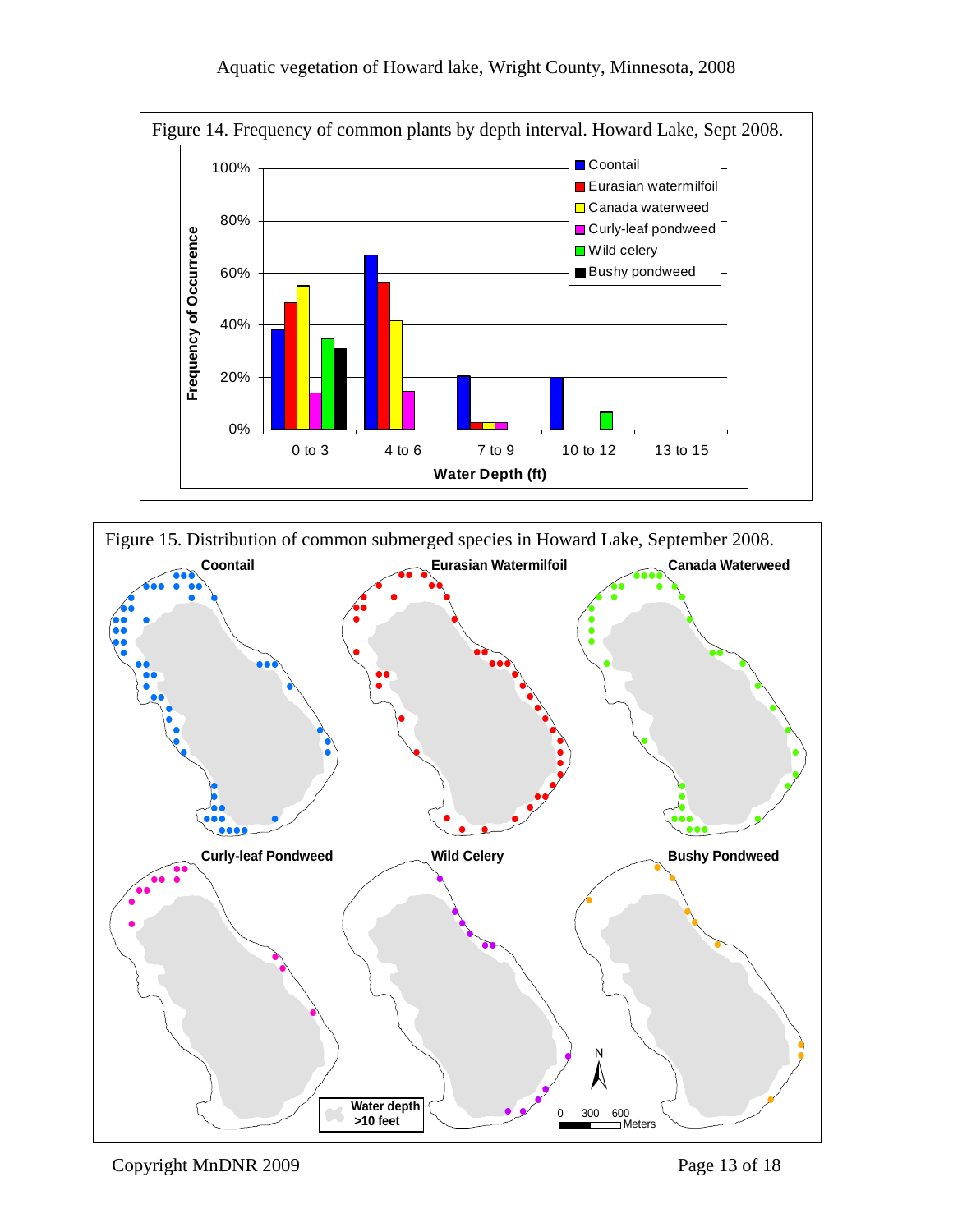[Eurasian watermilfoil](http://www.dnr.state.mn.us/invasives/aquaticplants/milfoil/index.html) (*Myriophyllum spicatum*) (Figure 16) is a rooted, perennial plant with finely divided leaves. The plant is primarily submerged but may produce flowers that extend above the water surface. There are several native watermilfoil plants in Minnesota, but Eurasian watermilfoil has been introduced into the state. The native look-a-like, northern watermilfoil (*Myriophyllum sibiricum*) was recorded in Howard Lake in 1996. For information on how to distinguish the non-native, Eurasian



watermilfoil from the native northern watermilfoil, click here: *identification*. Eurasian watermilfoil is adapted to survive in lower light levels than many native aquatic plants but still requires adequate light for growth.

The non-native species, Eurasian watermilfoil (*Myriophyllum spicatum*) was first documented in Howard Lake in 2002 and during the 2003 survey it occurred on 100% of the survey transects. In 2008, Eurasian watermilfoil was found in 30 percent of all Howard Lake survey sites (Table 2). It was found to a maximum depth of eight feet and was most frequent in depths of six feet and less (Figure 14). It occurred around the entire perimeter of the lake (Figure 15).

[Canada waterweed](http://www.dnr.state.mn.us/aquatic_plants/submerged_plants/canada_waterweed.html) (*Elodea canadensis*) (Figure 17) is perennial submerged species that is widespread throughout Minnesota. It is adapted to a variety of conditions and is tolerant of low

light and prefers soft substrates. This species can over winter as an evergreen plant and spreads primarily by fragments.

Canada waterweed was found in 26 percent of the Howard Lake survey sites (Table 2). It was most frequent in depths of six feet and less (Figure 14) and occurred around the entire shoreline (Figure 15).

Other submerged species found in Howard Lake occurred in less than ten percent of the sample sites (Table 2). Notable taxa included curly-leaf



pondweed (*Potamogeton crispus*), water celery (*Vallisneria americana*) and bushy pondweed (*Najas* sp.).

Figure 18. Curly-leaf pondweed [Curly-leaf pondweed](http://www.dnr.state.mn.us/aquatic_plants/submerged_plants/curlyleaf_pondweed.html) (*Potamogeton crispus*) (Figure 18) is a non-native, submerged plant that has been present in Minnesota since at least 1910 (Moyle and Hotchkiss 1945) and is now found in more than 700 Minnesota lakes (Invasive Species Program 2008). Like many native submerged plants, it is perennial but has a unique life cycle that may provide a competitive advantage over native species. Curly-leaf pondweed is actually

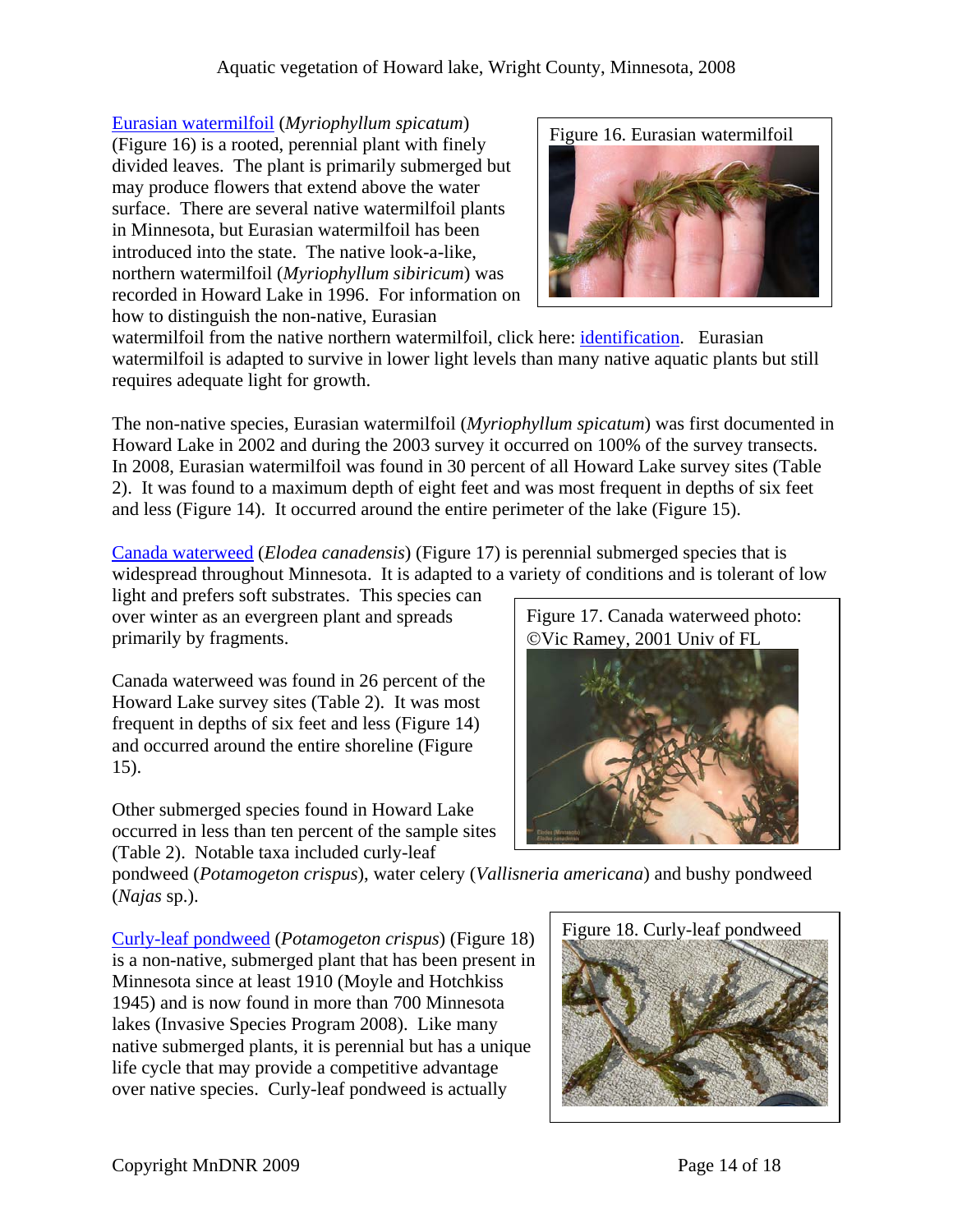dormant during late summer and begins new growth in early fall. Winter foliage is produced and continues to grow under ice (Wehrmeister and Stuckey 1978). Curly-leaf reaches its maximum growth in May and June, when water temperatures are still too low for most native plant growth. In late spring and early summer, curly-leaf plants form structures called "turions" which are hardened stem tips that break off and fall to the substrate. Turions remain dormant through the summer and germinate into new plants in early fall (Catling and Dobson 1985).

The foliage of curly-leaf pondweed does provide some fish and wildlife habitat, but it may also create problems in some lakes, or in areas of some lakes. During its peak growth in spring, curly-leaf may reach the water surface at certain depths and create dense mats. These dense growths may compete with native vegetation and can also cause problems for recreational lake users.

Curly-leaf pondweed likely became abundant in Howard Lake sometime after 1946 (Diedrich 2006). In the 1971 survey it was recorded as "common". A 2003 survey noted that curly-leaf pondweed grew to the surface on 151 acres and a similar 2006 survey mapped 137 acres (Diedrich 2006). The September 2008 survey was conducted after peak growth and die-back of curly-leaf pondweed. Spring or early summer surveys are often necessary to assess this species. In the September 2008 survey, curly-leaf pondweed was present in nine percent of Howard Lake survey sites and was found to a depth of seven feet (Figure 14). It was common on the north end of the lake, but was also found in three sites along the east shore (Figure 15).

[Wild celery](http://www.dnr.state.mn.us/aquatic_plants/submerged_plants/wild_celery.html) (*Vallisneria americana*) (Figure 19) is a rooted, Figure 19. Wild celery perrennial submerged plant with grass-like leaves. Wild celery occurred in eight percent of the sites between shore and 20 feet (Table 2). It occurred on the south and northeast shorelines of Howard Lake (Figure 15) and was most common in depths less than three feet (Figure 14).

[Bushy pondweed](http://www.dnr.state.mn.us/aquatic_plants/submerged_plants/bushy_pondweeds.html) (*Najas flexilis*) (Figure 20) is unique because it is one of the few annual submerged species in Minnesota and must re-establish every year from seed. The seeds and foliage of this plant are an important duck food and beds of this plant provide good fish cover. In Howard Lake, bushy pondweed occurred in six percent of the sample sites (Table 2). It was found along the northeast and southeast shorelines (Figure 15).





## **Discussion**

The types and amounts of aquatic vegetation that occur within a lake are influenced by a variety of factors including water clarity, water chemistry, depth, substrate type and wave activity. Changes to these environmental conditions can lead to changes in the distribution, abundance and composition of the aquatic plant community. Other factors that may influence lake plants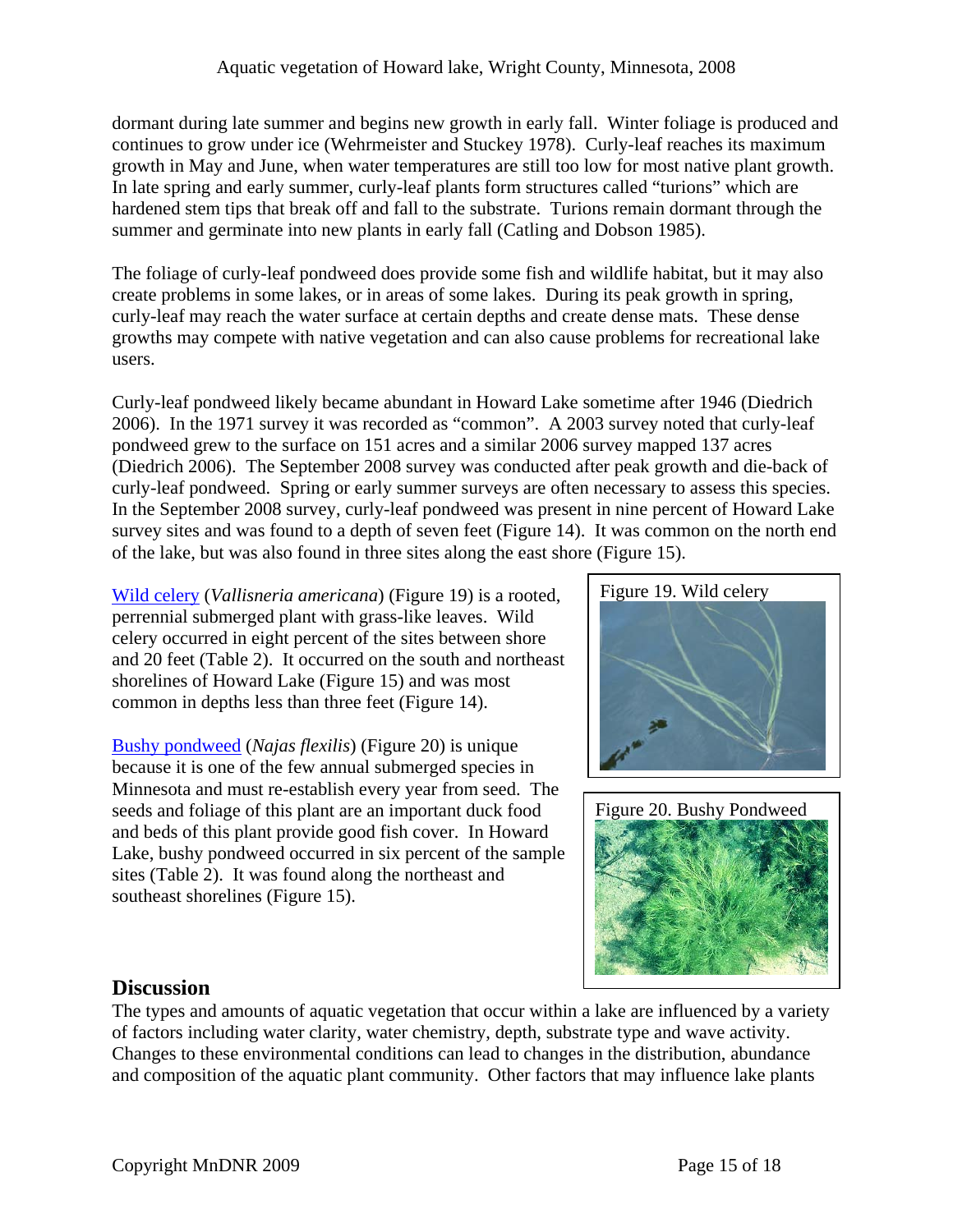include invasions of non-native species, changes in algae populations, predation, and direct or indirect disturbance by humans.

Notable changes have occurred in the Howard Lake submerged plant community since 1996 (Diedrich 2006). Although the non-native curly-leaf pondweed has been present in Howard Lake for several decades, the 1996 plant survey recorded a relatively diverse mix of native submerged plants. Commonly found plants included turbidity tolerant species like coontail, sago pondweed (Davis and Brinson 1980) and Canada waterweed (Nichols 1999) as well as plants less tolerant of turbidity such as northern watermilfoil and bushy pondweed (Nichols 1999). Muskgrass (*Chara* sp.), clasping-leaf pondweed (*Potamogeton richardsonii*), and northern watermilfoil (*Myriophyllum sibiricum*) were relatively common in 1996 but declined to low frequency levels or below detection level by 2006 and 2008. Diedrich (2006) noted that the absence or decline of these once common native species might indicate a problem with the health of the lake. Eurasian watermilfoil was detected in the lake in 2002, and in 2003 it was recorded on 100% of the survey transects. Its abundance remained high in 2008, when it was observed in 31% of all sites and in 53% of the shallow water (0 to 6 feet) sites.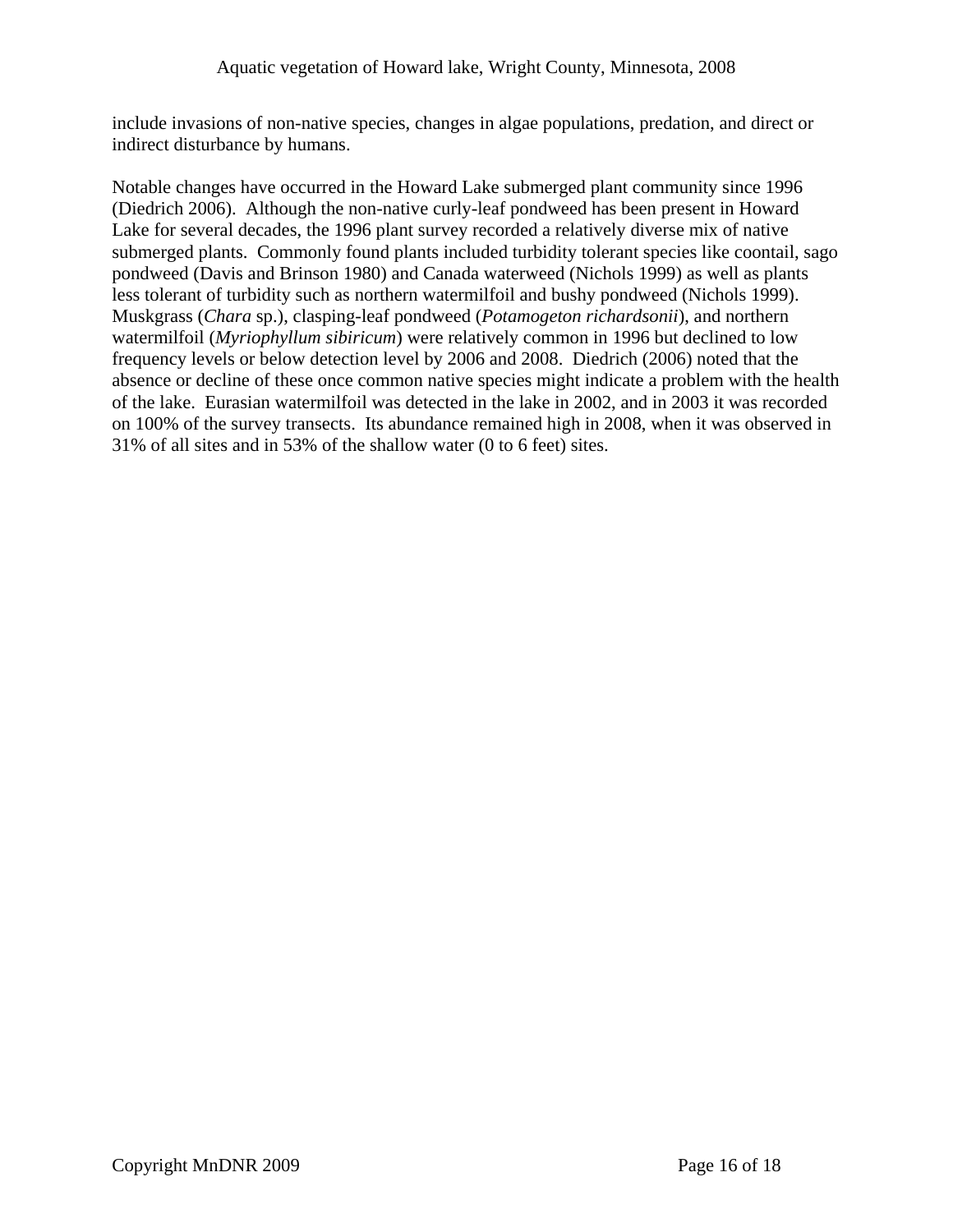## **Literature Cited**

Catling, P.M. and I. Dobson. 1985. The biology of Canadian weeds. 69. *Potamogeton crispus* L. Canadian Journal of Plant Science 65:655-668.

Crow, G.E. and C.B. Hellquist. 2000. Aquatic and wetland plants of Northeastern North America. 2 volumes. The University of Wisconsin Press.

Davis, G.J. and M.M. Brinson. 1980. Responses of submersed vascular plant communities to environmental change: U.S.Fish and Wildlife Service Publication FWS/OBB-79/33, 69 p.

Diedrich, P. 2006. News and information for Howard Lake. Unpublished report compiled by the Minnesota Dept. of Natural Resources for residents and citizens of the Howard Lake Community. 8 p.

Invasive Species Program. 2008. Invasive Species of Aquatic Plants and Wild Animals in Minnesota: Annual Report for 2004. Minnesota Department of Natural Resources, St. Paul, MN. <http://files.dnr.state.mn.us/eco/invasives/annualreport.pdf>

Lindon, M., and S. Heiskary. 2006. Howard Lake MnDNR ID #86-0199 and Dutch Lake MnDNR ID #86-0184, Wright County. Minnesota Pollution Control Agency, Environmental Analysis and Outcomes Division. St. Paul, MN. <http://www.pca.state.mn.us/publications/reports/wq-lar86-0199.pdf>

Madsen, J. D. 1999. Point intercept and line intercept methods for aquatic plant management. *APCRP Technical Notes Collection* (TN APCRP-M1-02). U.S. Army Engineer Research and Development Center, Vicksburg, MS. [www.wes.army.mil/el/aqua](http://www.wes.army.mil/el/aqua)

MnDNR. 2008. Minnesota's Sensitive Lakeshore Identification Manual: a conservation strategy for Minnesota lakeshores (version 1). Division of Ecological Resources, Minnesota Department of Natural Resources.

MnDNR Fisheries Lake Files. Minnesota Department of Natural Resources. Division of Fish and Wildlife, Section of Fisheries, Lake Survey Program. 500 Lafayette Rd., St. Paul, MN 55155. (Surveys were conducted in 1990 and 1985 by Paul Diedrich; 1981 by Tim Brastrup and Rich Hassinger; 1971 by Scott Gustafson and Thomas fiedemann; 1946 by Bureau of Fisheries Research).

Moyle, J.B. and N. Hotchkiss. 1945. The aquatic and marsh vegetation of Minnesota and its value to waterfowl. Minnesota Department of Conservation. Technical Bulletin 3. 122 pp.

MPCA. 2009. Minnesota Pollution Control Agency. St. Paul, MN. Lake Water Quality Assessment Program. Lake Water Quality Data Search website: [http://www.pca.state.mn.us/water/lkwqSearch.cfm](http://www.pca.state.mn.us/water/clmp/clmpSearch.cfm) (accessed February 2009)